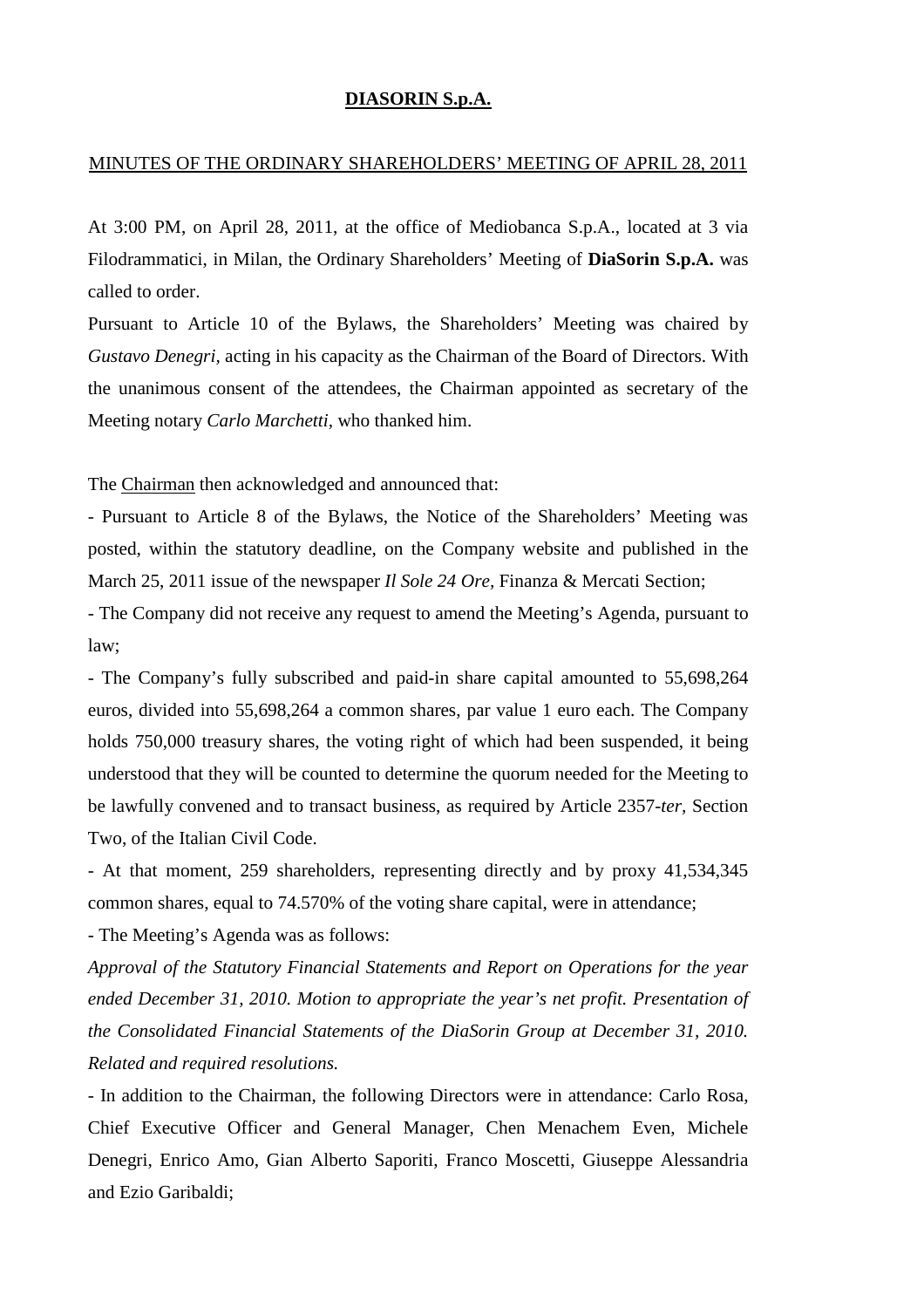- the following Statutory Auditors were also in attendance: Roberto Bracchetti, Chairman, Andrea Caretti and Bruno Marchina.

The Chairman declared that the Shareholders' Meeting was validly convened on the first calling and qualified to entertain resolutions concerning the items on the Agenda. Before opening the floor for debate concerning the items on the Agenda, the Chairman: - announced that, based on information in the Shareholder Register, disclosures received pursuant to law and other available information, the following parties held, directly or indirectly, an interest greater than 2% in the Company's voting share capital:

| <b>Significant DiaSorin S.p.A. shareholders</b> | <b>Number of</b><br>shares | Percentage<br>equity interest |
|-------------------------------------------------|----------------------------|-------------------------------|
| FINDE SS (directly and through IP S.r.l.)       | 24,393,454                 | 43.79%                        |
| Chen Even                                       | 2,498,936                  | 4.48%                         |
| Rosa Carlo (directly and through Sarago S.r.l.) | 4,708,214                  | 8.45%                         |
| Threadneedle Asset Management Holding,          | 1,446,756                  | 2.59%                         |
| Ltd.                                            |                            |                               |

- announced that a schedule listing by name the parties who attended the Shareholders' Meeting personally or were represented by proxy and the number of shares held by each party would be annexed to the Minutes of the Shareholders' Meeting;

- stated that the Company was not aware of the existence of any shareholders' agreements, as defined in Article 122 of the Uniform Financial Code;

- asked anyone who planned to leave the Meeting prior to the start of voting to surrender their admission card to the door staff;

- reminded the attendees that, pursuant to Article 135-*undecies* of the Uniform Financial Code, the Company designated SPAFID S.p.A. as the party whom eligible shareholders may appoint as their proxy agent, with voting instructions for all or some of the items on the agenda;

- reported that SPAFID S.p.A. announced that it did not receive any appointments as a proxy agent;

- indicated that the Meeting's proceedings were being taped to facilitate the subsequent drafting of the Minutes;

- indicated that, as recommended by the Consob, representatives of the Independent Auditors, the press and the financial community, who were seated in a section at the back of the room reserved for them, were being allowed to attend the Meeting, but would not be allowed to participate in the proceedings;

- announced that some officers and employees of the Company were being allowed to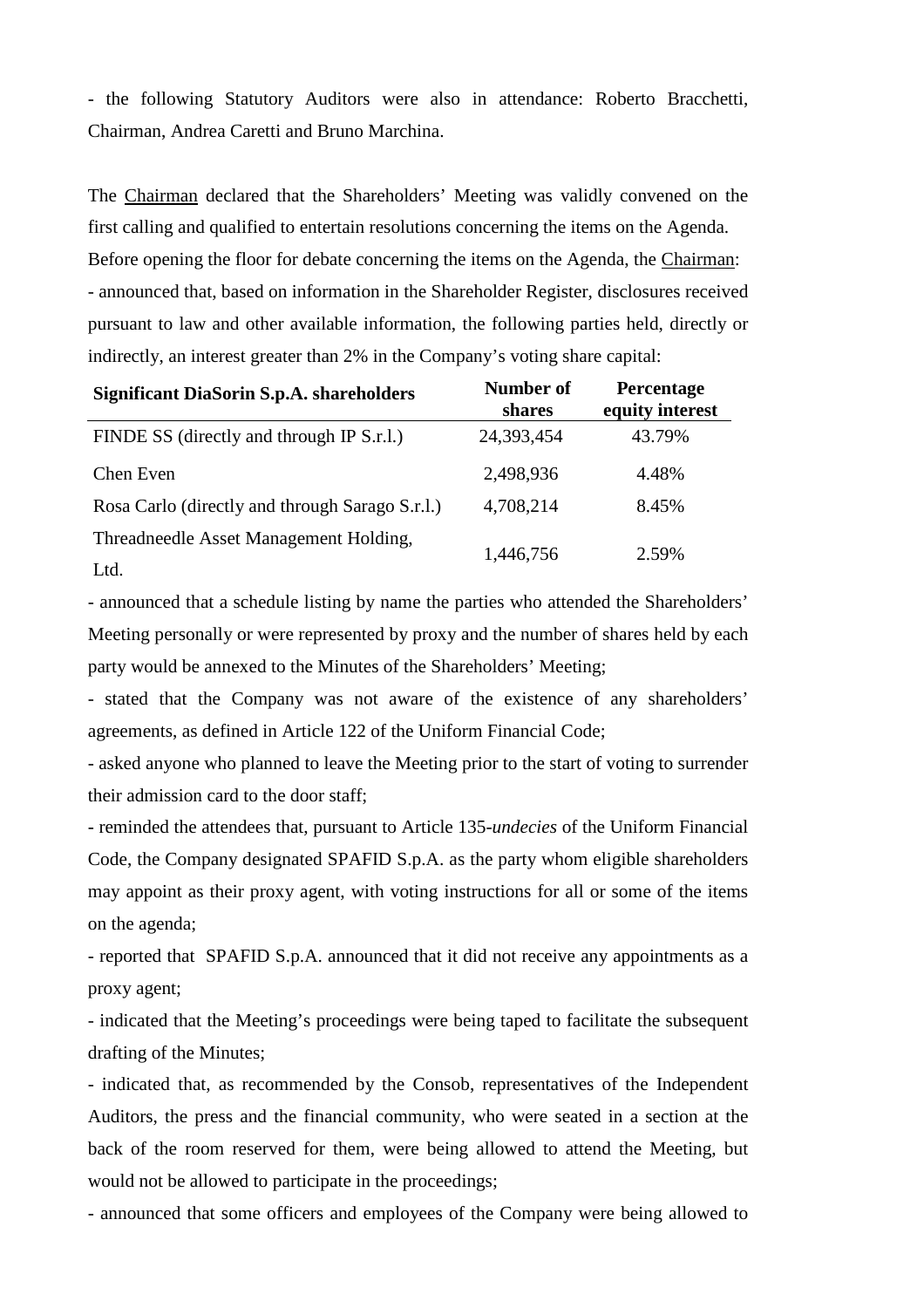attend the Meeting to handle the proceedings' technical and organization requirements; - asked the attendees to refrain from using photographic, video and similar equipment, recording devices of any kind and cellular telephones inside the Meeting hall;

- reserving the right to take any action that may be appropriate to ensure an orderly progress of the proceedings and enable the attendees to exercise their rights, mentioned some of the rules of conduct applicable to the handling of Shareholders' Meetings, which the Meeting's Chairman is always required to mention at the start of each Meeting:

-- those who wish to take the floor should inform the Secretary of their intention, specifying the items they wish to discuss;

-- requests to be recognized may be put forth as long as the floor is open for debate;

-- speakers shall be recognized in the order in which they have applied;

-- eligible parties may take the floor only once with regard to any issue being debated;

-- answers shall be provided at the end of all speeches;

-- any party who asked to be recognized shall be allowed a brief follow-up;

-- in order to ensure an orderly debate, shareholders are asked to keep their comments within a reasonable length of time, not to exceed about 10 minutes;

-- should it be necessary, the Meeting may be briefly adjourned to gather the information needed to provide the required answers;

-- the floor shall be closed when all questions, answers and follow-ups have been handled;

-- votes shall be cast by a show of hands, with those abstaining or voting against a motion being asked to communicate to the Secretary their name and the number of votes stated on the card surrendered upon entering the Meeting, it being understood that, should the process of tallying the votes prove to be too cumbersome, staff available for this purpose would be brought in to collect copies of the entry cards and count the votes; - announced that no questions were submitted prior to the Shareholders' Meeting pursuant to Article 127-*ter* of the Uniform Financial Code;

- asked the attendees to disclose any situations that would exclude or limit their right to vote with regard to any of the resolutions put up for a vote.

The Chairman then turned to **the only item** on the Agenda: "*Approval of the Statutory Financial Statements and Report on Operations for the year ended December 31, 2010. Motion to appropriate the year's net profit. Presentation of the Consolidated Financial Statements of the DiaSorin Group at December 31, 2010. Related and required resolutions"* In view of the fact that, pursuant to law, all documents related to the item being debated had been made available at the Company's registered office and the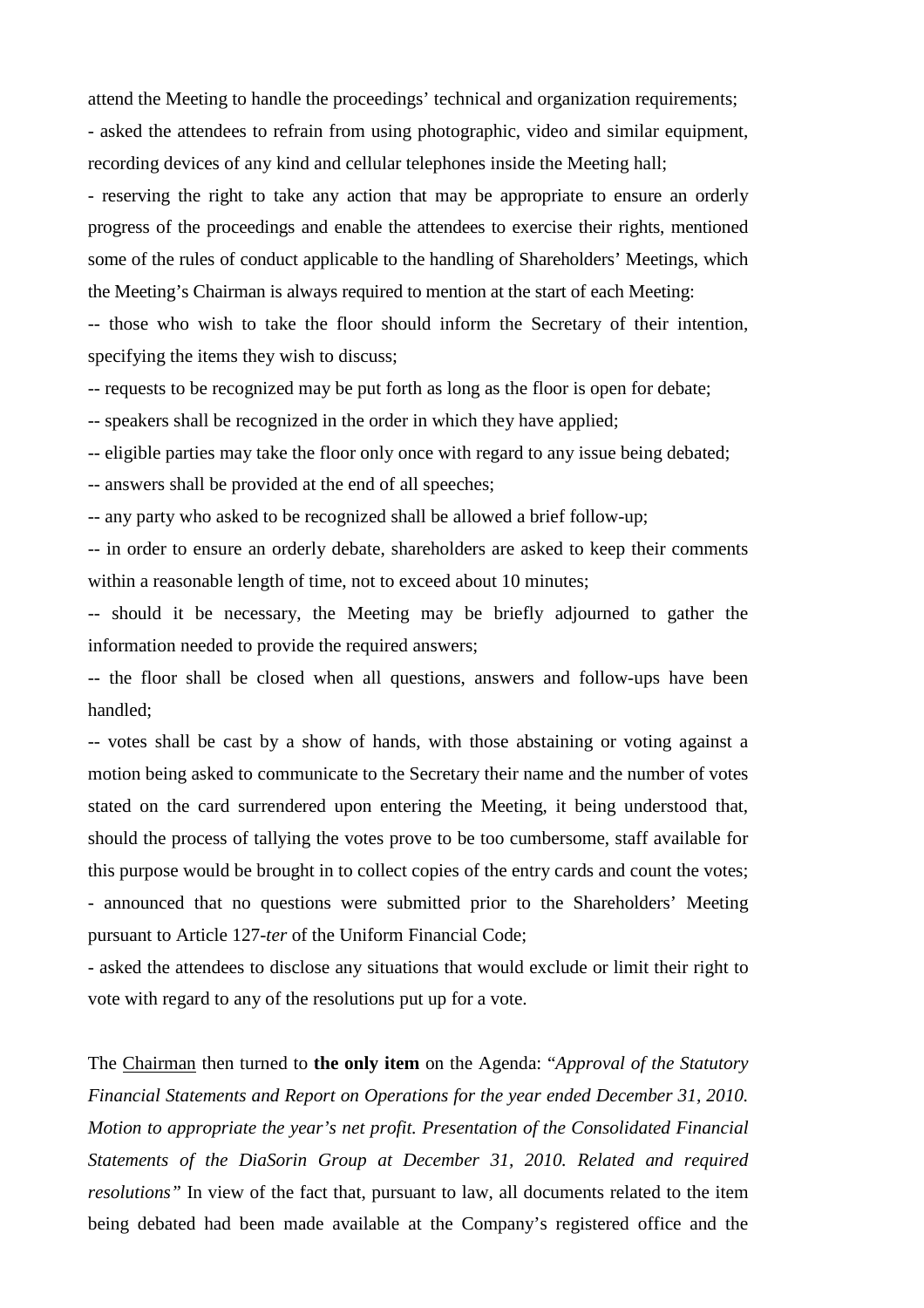offices of Borsa Italiana, published on the Company's website and had been provided to all attendees, moved to omit reading them.

The Shareholders' Meeting approved by unanimous consent.

At the Chairman's request, the Chief Executive Officer then reviewed the highlights of the financial statements for the year ended on December 31, 2010, projecting and commenting the slides annexed to these Minutes.

The Chairman, acting in accordance with the requirements of Consob Communication No. 96003558 of April 18, 1996, insofar as they apply to the assignment awarded to the Independent Auditors Deloitte & Touche S.p.A., communicated to the Shareholders' Meeting, in addition to the disclosures provided in the Annual Report pursuant to Article 149-*duodecies* of Consob Regulation No. 11971/1999, as amended, the number of hours and the fees billed by the Independent Auditors to audit and certify the statutory and consolidated financial statements at December 31, 2010:

- Statutory financial statements and tests required pursuant to Article 155, Section 1, Letter a), of Legislative Decree No. 58/1998: about 610 hours for a fee of 58,000.00 euros plus VAT, out-of-pocket expenses, the supervisory fee payable to the Consob and cost-of-living adjustment;
- Consolidated financial statements: about 260 hours for a fee of 24,000.00 euros plus VAT, out-of-pocket expenses, the supervisory fee payable to the Consob and cost-of-living adjustment.

At the Chairman's request, the Secretary read the motion concerning the appropriation of the net profit, as set forth on page 6 of the document entitled *"Reports and Motions Concerning the Items on the Agenda"* previously distributed to the attendees and transcribed in these Minutes.

The Chairman then opened the floor for debate on the first item on the Agenda.

There being no shareholder who asked to be recognized, the Chairman:

- closed the floor for debate;

- indicated that, at that moment, 260 shareholders, representing directly and by proxy 41,649.145 common shares, equal to 74.776% of the voting share capital, were in attendance;

- asked the shareholders to cast their vote by a show of hands for or against the motion read to them earlier in the proceedings and reproduced below: